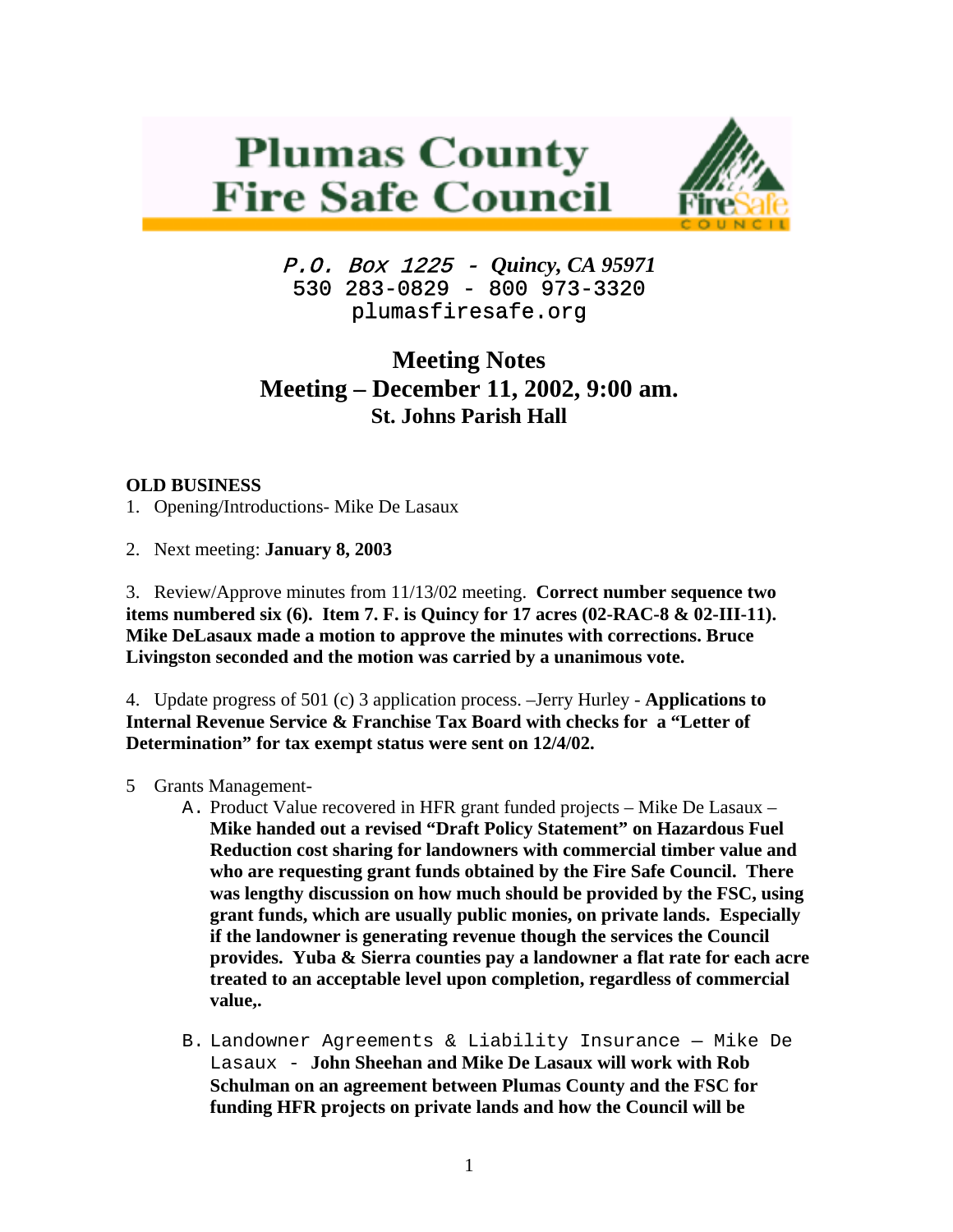**protected. They will report back next month. The Council's desire is to provide assistance to landowners in the planning and accomplishment of HFR. .**

6. Status update of active and newly approved Grants. (Refer to Grant Summary Sheet A. PC FSC 01-1— Homeowner Consultation & Education-Jerry Hurley – **Jerry handed out copies of the Chipping Feasibility Report, which he completed as a task item to this contract. He presented it to the Board of Supervisors on Tuesday 12/10/02. He also provided the Board a grant progress update along with Mike De Lasaux& John Sheehan. Consultations were performed for 20% of the residents contacted in the outreach process for the participating communities. Warren Grandall reported on the progress toward signing the "Wildfire Evacuation Assembly Areas" identified in the community evacuation plans. Jerry is working on the final report to the US Forest Service.** 

B. PC FSC 01-2– Fire Safe Council Coordination –Jerry Hurley – **Efforts are currently focused on grant development, coordinating Council activities and working with others to get the recently awarded grants from BLM going.**

- C. PC FSC FS 02-1 & 2 100 Acre HFR Demonstration– Brian Wayland/David Hawks**- Brian discussed how recommendations for selections, and in some cases a reduction in the acres that landowners proposed, was made. Areas were sorted by County supervisorial district. Then visibility became a driving force in many of the selections, as per the criteria. The group is currently recommending a project in each area for 88 gross acres. They have selected other areas to treat if there are sufficient funds. Recommended demonstration areas by district, general location and the landowner proposing the areas are:**
	- **1. Grizzly Creek Rd.- Krantz**
	- **2. Indian Falls Livingston**
	- **3. Almanor West (Selected at the last FSC meeting)**
	- **4. Chandler Rd. Weddle/Miles & Edwards**
	- 5. **Greenhorn CSD McDonald**

**Bruce Livingston made a motion to accept the recommendations proposed by the sub-committee. Louann Charbonnier seconded the motion. After discussion the motion carried by a unanimous vote**

- D. PC FSC. 02- 3 Countywide GIS John Sheehan **John announced the meeting with** representatives from Calaveras County is **rescheduled for 1/16/03, from 8am to 12pm, at the Quincy Library.**
- E. PC FSC. 02- 4 Homeowner Consultations Jerry Hurley **Jerry & Mike will be meeting with representatives of the six departments participating this grant. tonight 12/11/02 at the Graeagle Fire Hall.**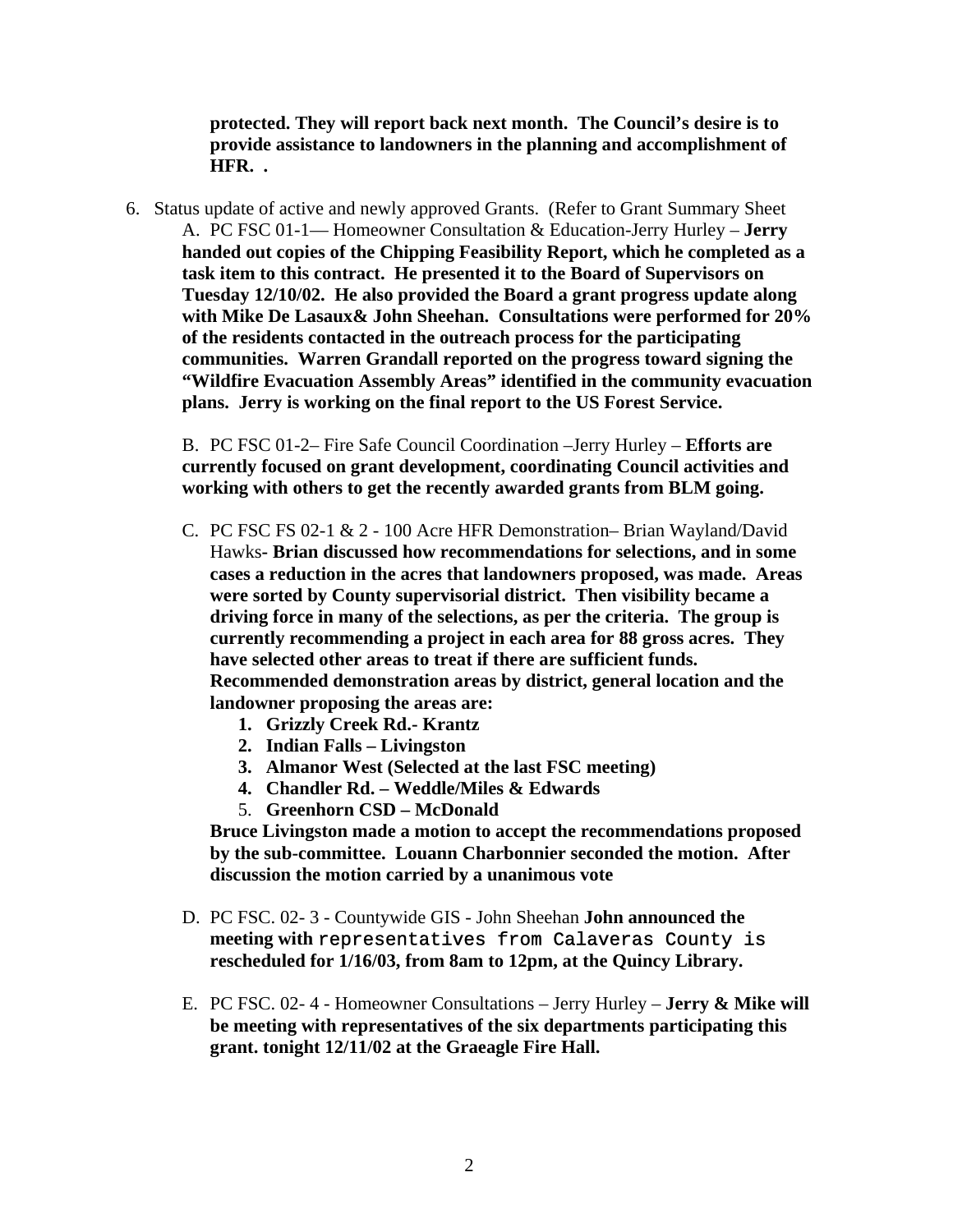- F. PC FSC. 02- 5 HFR Strategy & Assessment Jerry Hurley **Mike, Craig Carter, John Sheehan and Jerry met to discuss the Request For Proposals (RFP) on 12/10/02. They developed a strategy and made assignments. They will meet again on 1/8/03 and hope to have the RFP out by the end of January.**
- G. PC FSC. 02- 6 Council Display Material Jerry Hurley **Sue McCourt wasn't present to report. Jerry is still working with Jim Pickering of BLM to refine the display. Ray Nichol is using some of these funds to keep our website updated.**
- H. PC FSC. 02- 7 & 8 Plumas Eureka HFR John Sheehan/John Gay- - **USFS is collecting information for the Environmental Assessment.**

7. Grants Submitted & Planned– John Sheehan/Jerry Hurley – **John, Jerry & Mike made a presentation on Council activities at the 12/10/02 Board of Supervisors meeting. Included was a verbal request for supporting Council projects with Title III funds. The Board expressed strong support. Title III proposal are due tot the Board on 12/20/02.** 

**The Resource Advisory Committee (RAC) provided a response to our request asking for more detailed information on our proposed projects. John & Jerry will be working on those responses**.

**Submitted projects are:** 

- A. 02-RAC-3 & 02-III-6 Delleker/Portola HFR 125 acres
- B. 02-RAC-4 & 02-III-7 Graeagle Fuelbreak 200 acres
- C. 02-RAC-5 & 02-III-8 Indian Falls HFR 50 acres
- D. 02-RAC-6 & 02-III-9 Camp Layman HFR 50 acres
- E. 02-RAC-7 & 02-III-10 Cromberg HFR 350 acres
- F. 02-RAC-8 & 02-III-11 Quincy CSD HFR 17 acres
- G. 02-RAC-9 & 02-III-12 Elderly/Disabled Defensible Space Grant
- H. Recommend a Priority for RAC proposals. **The RAC also requested a prioritization of projects by the Council. Jerry & John shared a process they started, but after discussion there appears to be more work. John Sheehan made a motion that there by a committee to develop a matrix further and they have the deciding vote for prioritization. Ray Nichol seconded the motion. After discussion the motion carried by a unanimous vote. The committee is Bruce Livingston, John Sheehan, Mike De Lasaux, and Louann Charbonnier.**
- I. FY03 FS FSC Coordination, Project Administration and Project Development - A grant request through the USFS Economic Action Program**- Jerry Hurley - The draft has been completed and is being shared with others for comments to insure completeness.**